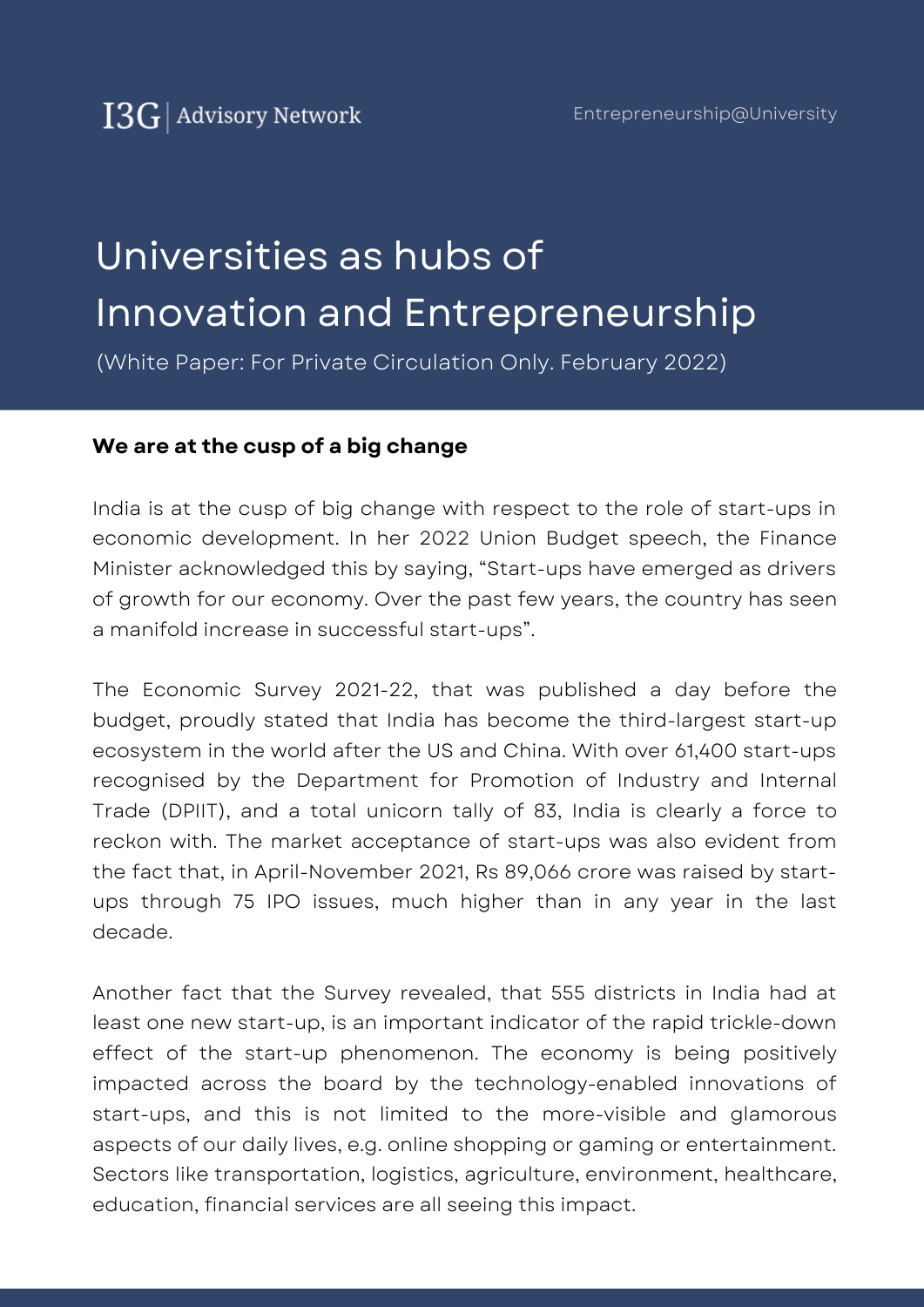Besides privately-delivered venture capital funding, many government departments and ministries are playing a stellar role in this transformation. These include DPIIT (Department for Promotion of Industry & Internal Trade), DST (Department of Science & Technology), DBT (Department of Biotechnology), and MeitY (Ministry of Electronics & Information Technology).

#### **Tomorrow's best universities are undergoing a rapid transformation**

In 2013-14, an interesting trend was revealed. The 'Pitchbook Report' ranks colleges & universities globally for the number of Venture Capital-backed undergraduate start-ups their students have created. Stanford, MIT, and UC Berkeley occupied the first three places, and IITs (collectively) were ranked #4 globally in this report. However, many of these IIT graduates were doing this outside India, often in the US.

It was around this time that India started transforming its start-up sector. The government launched the Startup India scheme, and many ministries and departments introduced their own specific programs, as did many state governments. The widespread expansion of start-up incubators (supported by DST or DBT) brought these opportunities closer to students across the country, especially at IITs, NITs, and several national research centres. This percolated widely and deeply, and many more educational institutions aspired to become centres of innovation and entrepreneurship.

#### **Youth is at the forefront of demanding this change**

Today's young generation is aspirational and highly aware of global and local trends. They know that the most exciting jobs are in the start-up sector. They also know that many start-ups are creating products and services that transform the world we live in. They want to be part of this journey.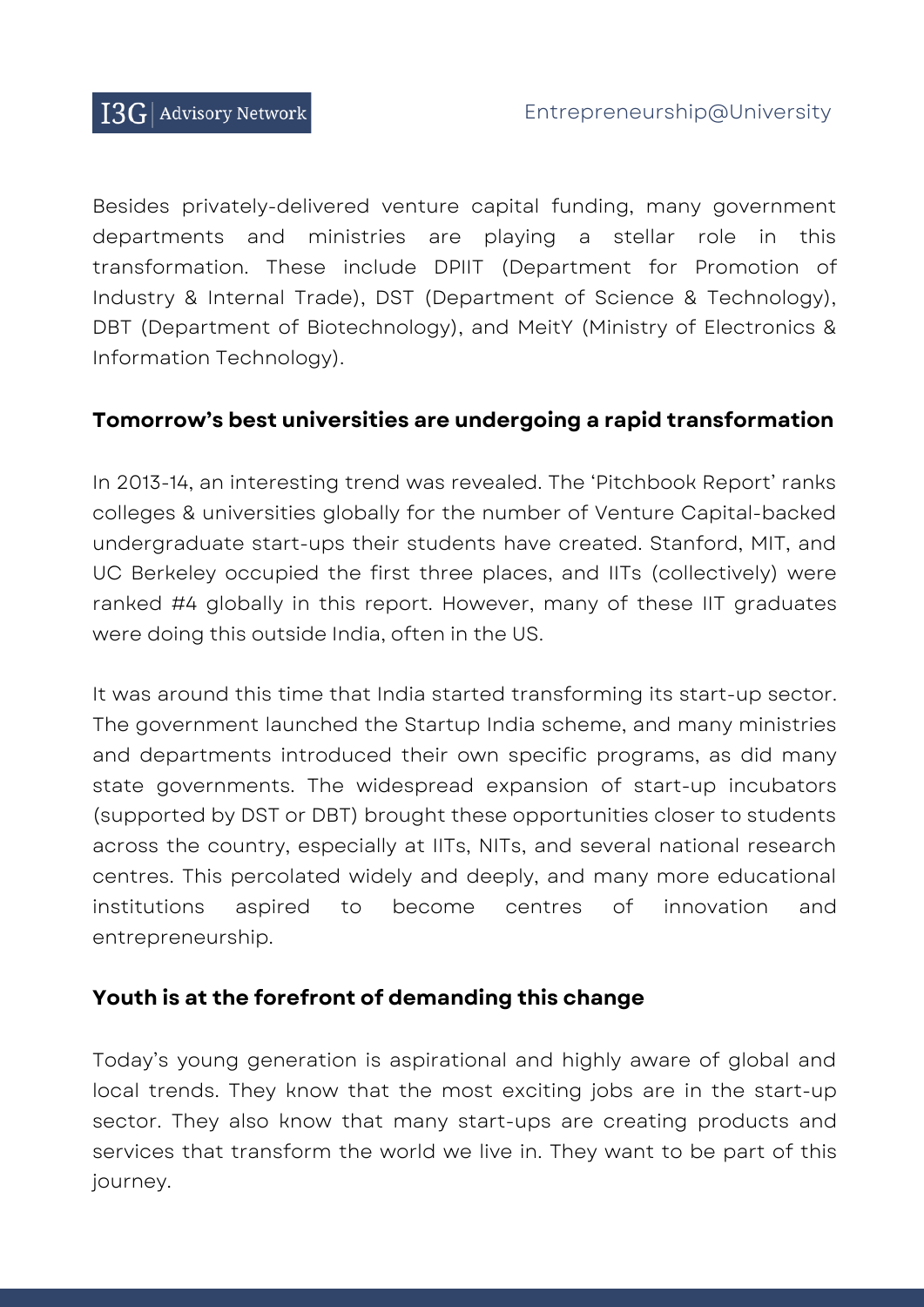In 2017, we polled several hundred start-up founders to learn out what motivated them to become entrepreneurs. Their # 1 reason: "I was restless. I wanted to do something significant, and help make a difference to society." The # 2 reason was: "I didn't want to be a corporate slave. I wanted to be my own boss."

This has taken the start-up sector higher in the pecking order for today's youth. Civil services remain the top preference for many, but creating a start-up or working at a start-up is now ranked#2, and is certainly a badge of honour. Its preference is higher than working in a private sector or MNC job.

This is a timely development because India needs to create millions of jobs each year to meet the aspirations of 10-12M new entrants who enter the workforce each year. Using a simple metric, 'Jobs per crore of capital deployed' (JPCCD), our preliminary analysis shows that India's start-ups are creating jobs in a more capital-efficient manner compared to both public and private sector companies in the manufacturing and services sectors. So, India's start-ups are not only solving real development issues, but they are also creating many jobs,

#### **Benefits for Universities**

There is a broad acceptance across the world that universities stand to gain by becoming, and by being seen as, hubs of innovation and entrepreneurship.

The three clear benefits are- better student admissions; better placements; and better faculty. It helps better-quality student admissions because students want to be on campuses that have the buzz of innovation and entrepreneurship. This image and reputation rub off on career placements because employers (both traditional ones, and startups) recognize such campuses as being good places to hire innovative students. Faculty want to be at universities where their research and IP can be commercialised, and be backed by multiple sources of funding.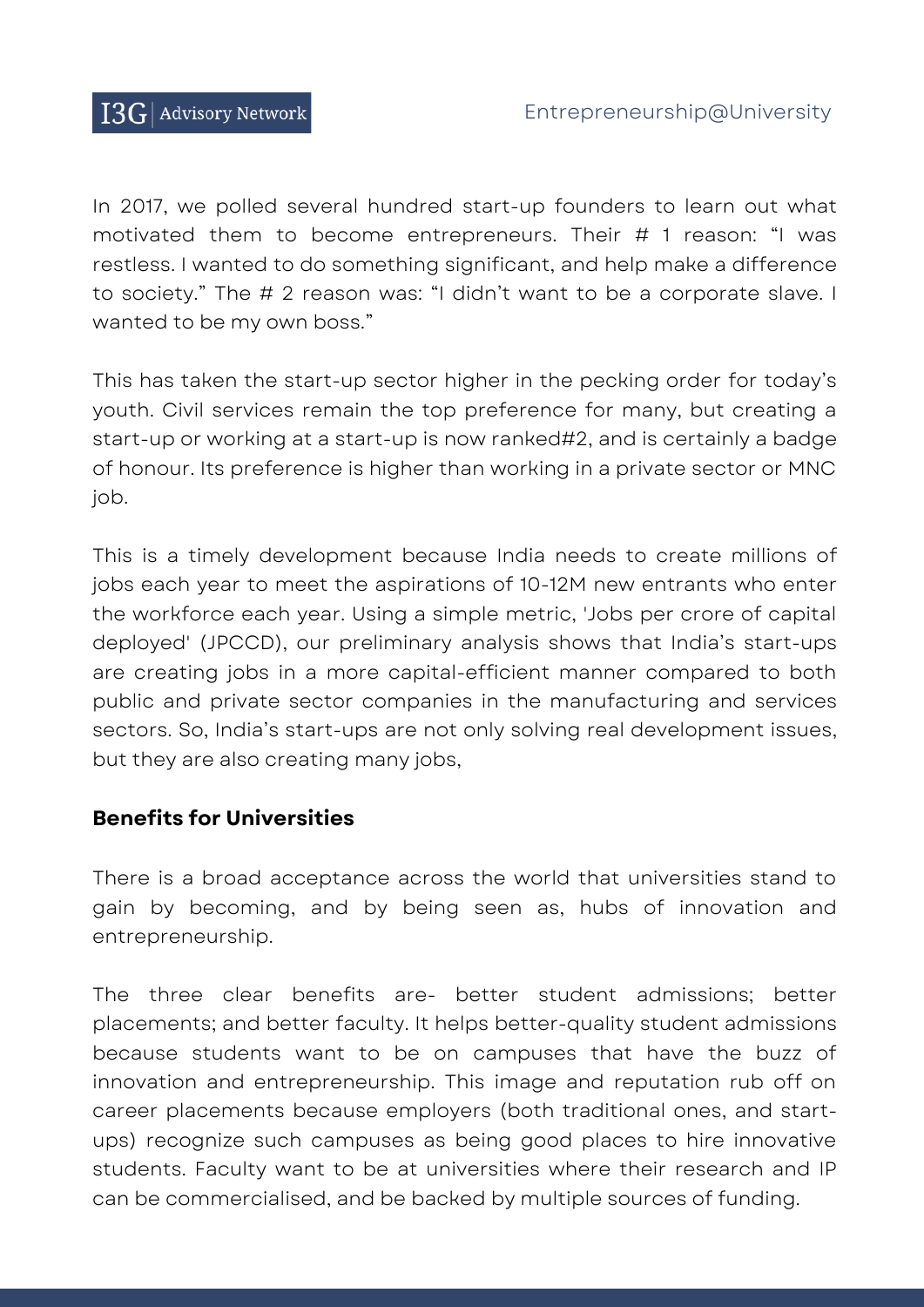These strong reasons practically make it necessary for every university to undertake the journey towards becoming an innovation and entrepreneurship hub.

#### **Challenges & Roadblocks for Universities**

While most Management Committees are aware of the benefits, but they are often unclear about the challenges involved in working towards making their University an innovation and entrepreneurship hub. As a result, many universities make slow and patchy progress in this journey.

The four main challenges are: (a) Piece-meal thinking; (b) Low involvement of key stakeholders; (c ) Insufficient clarity with regard to vision, strategy, and implementation plan; (d) Inadequate resource & budget allocation.

Piece-meal thinking: Many universities and colleges organise high-profile Start-Up Festivals, Business Plan competitions & Hackathons on their campuses at least once a year. These events get a lot of attention, energy & money, but the impact remains short-term. These colleges often have active Entrepreneurship Cells- alongside other Hobby Clubs – that are responsible for these events, but long-term continuity becomes a problem as new students come in each year.

Some campuses also have start-up incubators, but any honest assessment will reveal that barring (say) the top ten incubators in the country, the rest tend to be mediocre, and they plod along without really making a big impact on the university. Piece-meal thinking centered around a few high-profile annual events and a weak incubator is very unlikely to produce the desired outcomes.

To create a world-class innovation and entrepreneurship hub, a more robust and integrated approach is required. Not piece-meal efforts.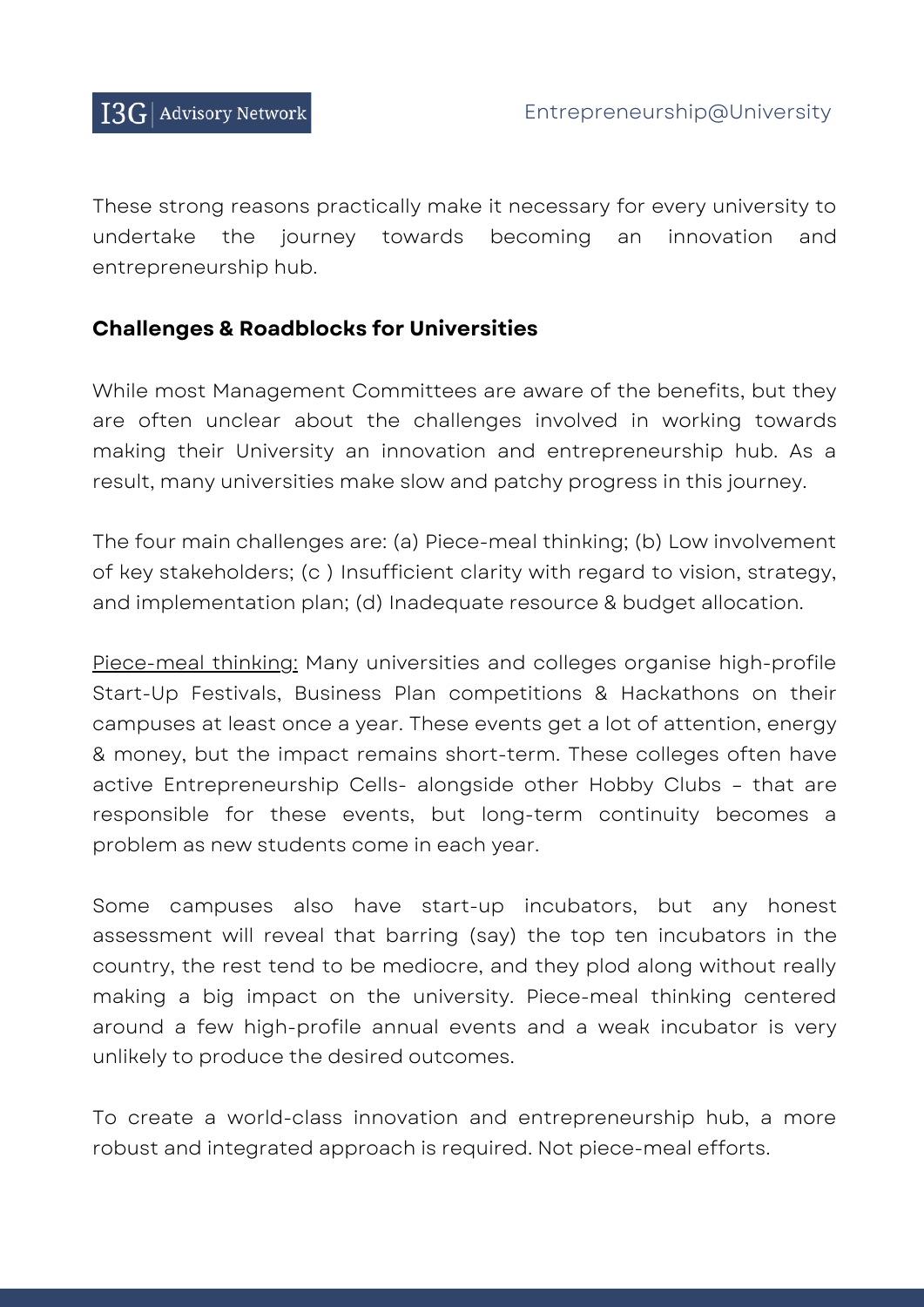Low involvement of key stakeholders: Students, faculty, and alumni are three big groups of stakeholders whose involvement can make or mark the success of these efforts. At many universities, this involvement is weak. The university's programs and efforts have to inspire students and make them want to not just participate, but also actively contribute to their success. The creation of a Student Entrepreneurship Policy and linkages to the university's curriculum and placement programs are key elements that are often missing. Likewise, the faculty's teaching and research need to find linkages with the university's plans for innovation and entrepreneurship, usually through a Faculty Entrepreneurship Policy. Alumni have a big role to play through mentoring, angel investing, and placement opportunities and most universities don't do well on this front.

Insufficient clarity around vision, strategy, and implementation: Most universities don't debate enough to lay out a clear vision with respect to innovation & entrepreneurship. In the absence of this clarity, it's hard for a coherent strategy to emerge, and as a result, piece-meal efforts happen.

Inadequate resource and budget allocation: Without assigning competent people to drive these efforts, and in the absence of adequate budgets, universities see weak outcomes, and everyone loses interest.

### **Need for clear vision, an integrated strategy, and a practical implementation plan**

Vision: At the outset, university management and key stakeholders must spend enough time discussing these basic questions: why do we want to do this? What do we want these efforts to lead to? What are our university's core competencies? What problems in our city, region, state, or country can we help to solve? What makes us uniquely poised to solve these?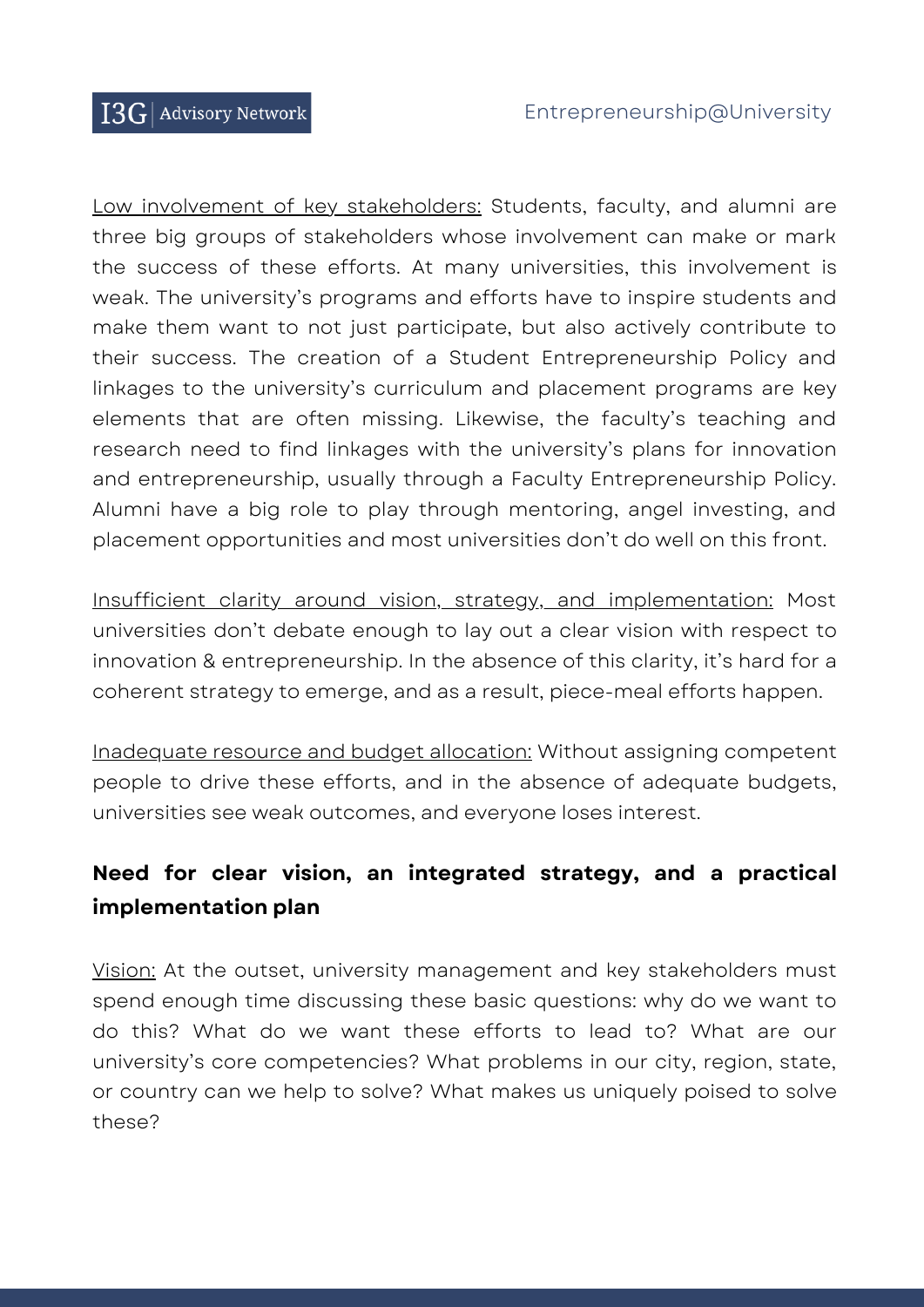Integrated Strategy: Once key stakeholders have agreed on a core vision and documented it, an integrated strategy can be developed. There are six different aspects of this strategy framework 'puzzle' that need to be spelled out: (a) 'Business-As-Usual': what are those things that are already happening reasonably well at the university? (b) What are the 'lowhanging fruits' that need immediate attention? (c) What is special or unique or problematic about our university location? (d) What foundational work needs to be done upfront with respect to engaging students, faculty & alumni? (e) Ecosystem development: how to build a mentoring network, investor connect, and government connects? (f) Who else can we collaborate with for synergies?

Practical Implementation Plan: A well-balanced plan will lay out how exactly each element of the integrated strategy will be implemented in the short-term (current or upcoming academic year), medium-term (next two academic years), and long-term (next five years).

#### **Two simultaneous ways to get started soon**

Pathway (1): To truly create a world-class innovation and entrepreneurship hub (that attracts better students, placements, and faculty), a concerted and well-planned effort is required. This calls for constituting a task force for developing the university's vision, integrated strategy, and practical implementation plan. Senior members of the University's Management Committee should definitely be part of this task force so that the planning process has the right level of authority and seriousness. Active and robust discussions within the task force will lead to the right outcomes.

Pathway (2): While the task force ideates and develops the right vision, strategy, and implementation plan that will deliver real impact over the medium and long term, it would be important to plan short-term actions and programs that can be implemented in this academic year, and deliver visible outcomes that provide confidence.